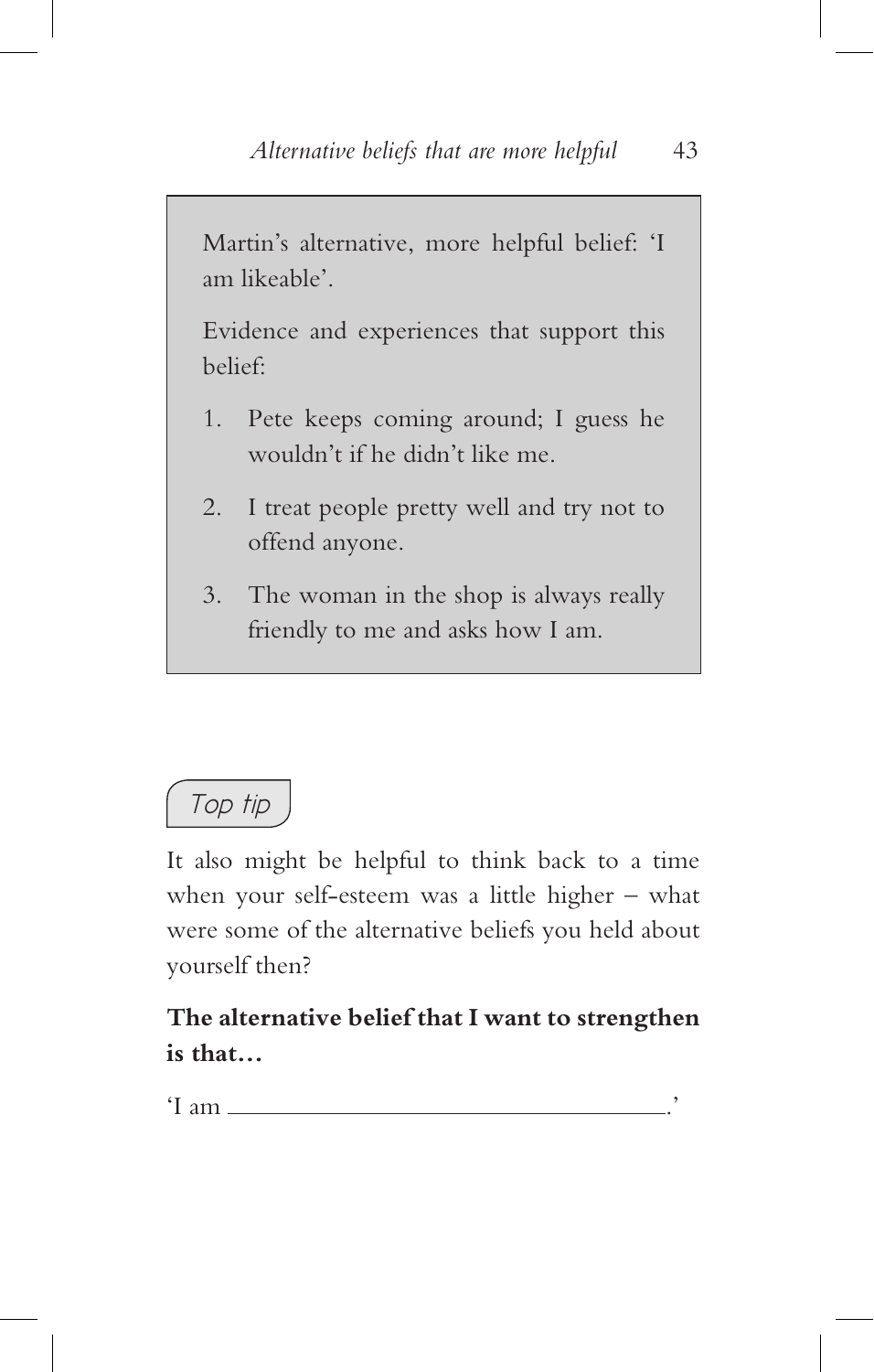## **How certain are you that this alternative belief is true?**

'Right *now* I believe this alternative belief is true with about  $\%$  certainty.'

Now start to think of evidence and experiences that **support** this alternative belief i.e. show that this belief might be true, or is true some/all of the time. Remember, we are interested in the small things as well as big things.

| Evidence and experiences that support the<br>alternative belief |
|-----------------------------------------------------------------|
| $\mathbf{1}$                                                    |
| $\overline{2}$                                                  |
| 3                                                               |
| 4                                                               |
| 5                                                               |
| 6                                                               |